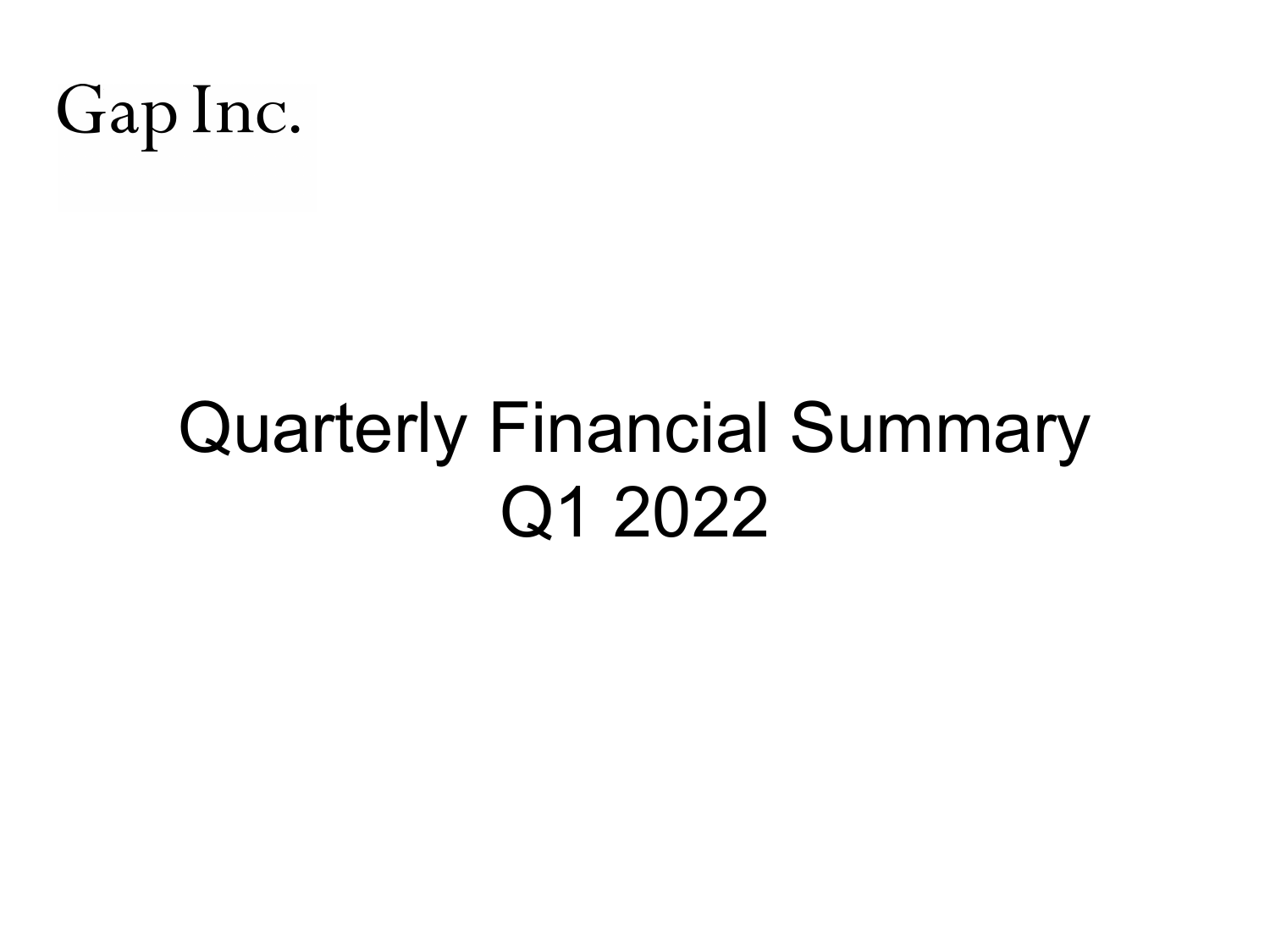# Gap Inc.

# Gap Inc. Quarterly Financial Summary Q1 2022

Notes to Quarterly Financial Summary:

- All dollar, share, and square footage amounts are shown in millions, with the exception of per share, per square footage, and store count.
- Our fiscal year is a 52- or 53- week period ending on the Saturday closest to January 31.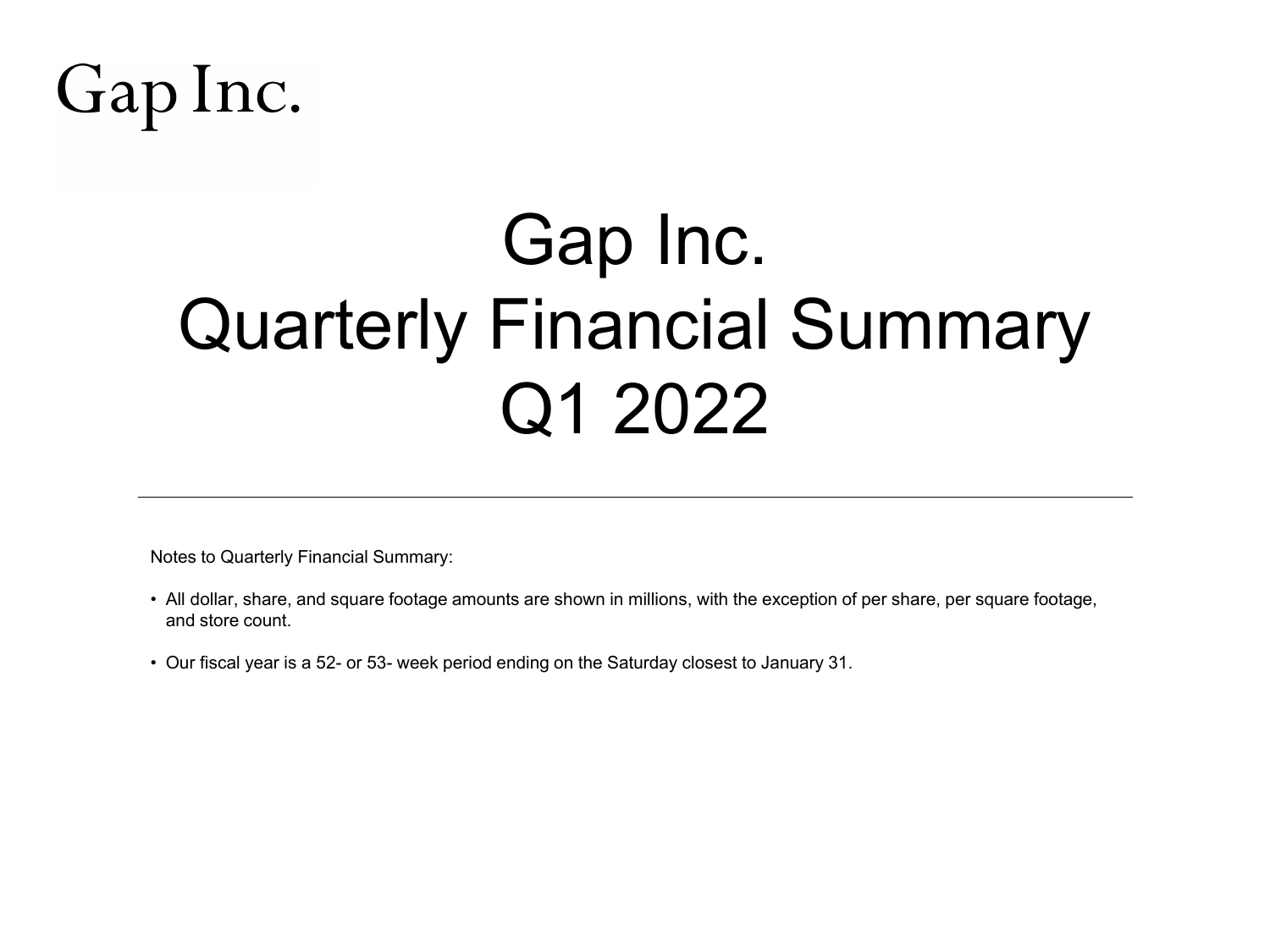# Gap Inc.

## Table of Contents

| $\mathbf{L}$    | <b>Condensed Consolidated Statements of Income</b>     |               |
|-----------------|--------------------------------------------------------|---------------|
| $\prod_{i=1}^n$ | <b>Condensed Consolidated Balance Sheets</b>           | $\mathcal{P}$ |
| HL.             | <b>Condensed Consolidated Statements of Cash Flows</b> | 3             |
| $IV_{-}$        | <b>Selected Metrics</b>                                | Δ.            |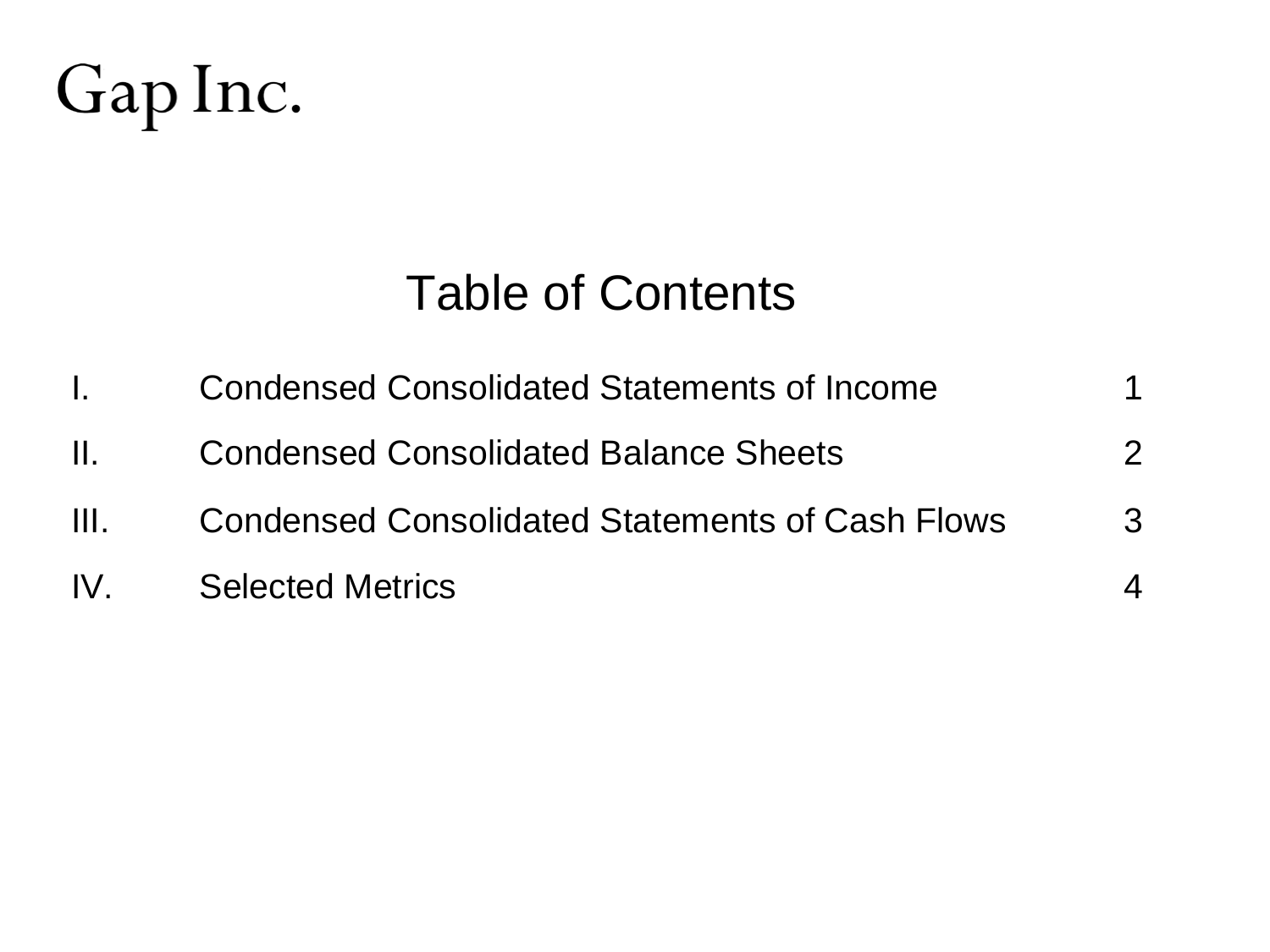### Gap Inc. Quarterly Financial Summary Section I: Condensed Consolidated Statements of Income

|                                             |                         |        |    | Fiscal Year (number of weeks) |    |          |                           |       | <b>Fiscal Year 2022 (52)</b> |        |              |        |                  |              |        |         |  |
|---------------------------------------------|-------------------------|--------|----|-------------------------------|----|----------|---------------------------|-------|------------------------------|--------|--------------|--------|------------------|--------------|--------|---------|--|
|                                             | 2018 (52)<br>2019 (52)  |        |    | 2020(52)                      |    |          | Q1(13)                    |       | Q2(13)                       | Q3(13) |              | Q4(13) | <b>Full Year</b> |              | Q1(13) |         |  |
|                                             |                         |        |    |                               |    |          |                           |       |                              |        |              |        |                  |              |        |         |  |
| Net sales                                   | \$                      | 16,580 | \$ | 16,383                        | \$ | 13,800   | $\$\$                     | 3,991 | -\$                          | 4,211  | \$<br>3,943  | \$     | 4,525            | \$<br>16,670 | \$     | 3,477   |  |
| Cost of goods sold and occupancy expenses   |                         | 10,258 |    | 10,250                        |    | 9,095    |                           | 2,361 |                              | 2,388  | 2,282        |        | 3,002            | 10,033       |        | 2,381   |  |
| Gross profit                                |                         | 6,322  |    | 6,133                         |    | 4,705    |                           | 1,630 |                              | 1,823  | 1,661        |        | 1,523            | 6,637        |        | 1,096   |  |
| Operating expenses                          |                         | 4,960  |    | 5,559                         |    | 5,567    |                           | 1,390 |                              | 1,414  | 1,508        |        | 1,515            | 5,827        |        | 1,293   |  |
| Operating income (loss)                     |                         | 1,362  |    | 574                           |    | (862)    |                           | 240   |                              | 409    | 153          |        | 8                | 810          |        | (197)   |  |
| Loss on extinguishment of debt              |                         |        |    |                               |    | 58       |                           |       |                              |        | 325          |        |                  | 325          |        | $\sim$  |  |
| Interest expense                            |                         | 73     |    | 76                            |    | 192      |                           | 54    |                              | 51     | 44           |        | 18               | 167          |        | 20      |  |
| Interest income                             |                         | (33)   |    | (30)                          |    | (10)     |                           | (1)   |                              | (1)    | (1)          |        | (2)              | (5)          |        | (1)     |  |
| Income (loss) before income taxes           |                         | 1,322  |    | 528                           |    | (1, 102) |                           | 187   |                              | 359    | (215)        |        | (8)              | 323          | (216)  |         |  |
| Income taxes                                |                         | 319    |    | 177                           |    | (437)    |                           | 21    |                              | 101    | (63)         |        |                  | 67           |        | (54)    |  |
| Net Income (loss)                           |                         | 1,003  | \$ | 351                           |    | (665)    | -\$                       | 166   |                              | 258    | (152)        | -\$    | (16)             | \$<br>256    | \$     | (162)   |  |
| Weighted-average number of shares - basic   |                         | 385    |    | 376                           |    | 374      |                           | 376   |                              | 378    | 376          |        | 373              | 376          |        | 370     |  |
| Weighted-average number of shares - diluted |                         | 388    |    | 378                           |    | 374      |                           | 385   |                              | 386    | 376          |        | 373              | 383          |        | 370     |  |
| Basic earnings per share (1)                | $\sqrt[6]{\frac{1}{2}}$ | 2.61   | \$ | 0.93                          | \$ | (1.78)   | $\boldsymbol{\mathsf{S}}$ | 0.44  | -\$                          | 0.68   | \$<br>(0.40) | \$     | (0.04)           | \$<br>0.68   | \$     | (0.44)  |  |
| Diluted earnings per share (1)              | \$                      | 2.59   | \$ | 0.93                          | \$ | (1.78)   | \$                        | 0.43  | \$                           | 0.67   | \$<br>(0.40) | \$     | (0.04)           | \$<br>0.67   | \$     | (0.44)  |  |
| Gross margin (% of sales)                   |                         | 38.1%  |    | 37.4%                         |    | 34.1%    |                           | 40.8% |                              | 43.3%  | 42.1%        |        | 33.7%            | 39.8%        |        | 31.5%   |  |
| Operating expenses (% of sales)             |                         | 29.9%  |    | 33.9%                         |    | 40.3%    |                           | 34.8% |                              | 33.6%  | 38.2%        |        | 33.5%            | 35.0%        |        | 37.2%   |  |
| Operating income (% of sales)               |                         | 8.2%   |    | 3.5%                          |    | $-6.2%$  |                           | 6.0%  |                              | 9.7%   | 3.9%         |        | 0.2%             | 4.9%         |        | $-5.7%$ |  |

(1) Earnings per share are computed individually for each of the periods presented; therefore, the sum of the earnings per share amounts for the quarters may not equal the total for the years.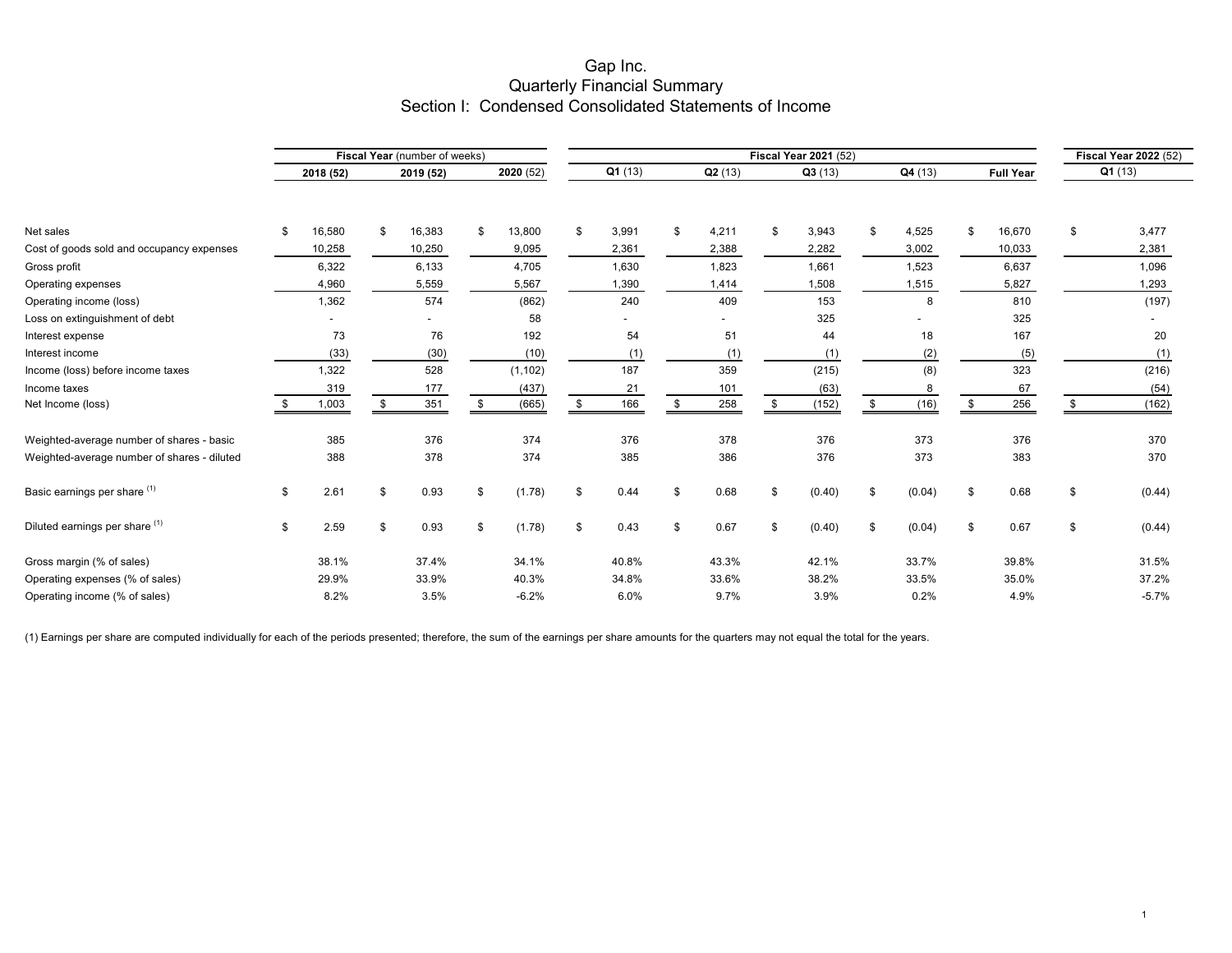| Gap Inc.                                          |
|---------------------------------------------------|
| <b>Quarterly Financial Summary</b>                |
| Section II: Condensed Consolidated Balance Sheets |

|                                                         |    |                          |      | Year End Balance         |    |        |     |                | Fiscal Year 2022       |     |        |    |                |    |                          |
|---------------------------------------------------------|----|--------------------------|------|--------------------------|----|--------|-----|----------------|------------------------|-----|--------|----|----------------|----|--------------------------|
|                                                         |    | 2018                     | 2019 |                          |    | 2020   |     | Q <sub>1</sub> | Fiscal Year 2021<br>Q2 |     | Q3     |    | Q <sub>4</sub> |    | Q <sub>1</sub>           |
| Assets                                                  |    |                          |      |                          |    |        |     |                |                        |     |        |    |                |    |                          |
| Cash and cash equivalents                               | \$ | 1,081                    | \$   | 1,364                    | \$ | 1,988  | \$  | 2,066          | \$<br>2,375            | \$  | 801    | \$ | 877            | \$ | 845                      |
| Short-term investments                                  |    | 288                      |      | 290                      |    | 410    |     | 475            | 337                    |     | 275    |    |                |    |                          |
| Merchandise inventory                                   |    | 2,131                    |      | 2,156                    |    | 2,451  |     | 2,370          | 2,281                  |     | 2,721  |    | 3,018          |    | 3,169                    |
| Other current assets                                    |    | 751                      |      | 706                      |    | 1,159  |     | 1,091          | 1,201                  |     | 1,410  |    | 1,270          |    | 991                      |
|                                                         |    | 4,251                    |      | 4,516                    |    | 6,008  |     | 6,002          | 6,194                  |     | 5,207  |    | 5,165          |    | 5,005                    |
| Property and equipment, net of accumulated depreciation |    | 2,912                    |      | 3,122                    |    | 2,841  |     | 2,839          | 2,897                  |     | 2,924  |    | 3,037          |    | 2,791                    |
| Operating lease assets                                  |    |                          |      | 5,402                    |    | 4,217  |     | 4,060          | 3,975                  |     | 3,788  |    | 3,675          |    | 3,587                    |
| Other long-term assets                                  |    | 886                      |      | 639                      |    | 703    |     | 703            | 693                    |     | 861    |    | 884            |    | 874                      |
|                                                         | .S | 8,049                    |      | 13,679                   |    | 13,769 | -SS | 13,604         | 13,759                 | \$. | 12,780 | S  | 12,761         |    | 12,257                   |
| Liabilities and stockholders' equity                    |    |                          |      |                          |    |        |     |                |                        |     |        |    |                |    |                          |
| Accounts payable                                        |    | 1,126                    |      | 1,174                    |    | 1,743  |     | 1,530          | 1,583                  |     | 1,630  |    | 1,951          |    | 1,599                    |
| Accrued expenses and other current liabilities          |    | 1,024                    |      | 1,067                    |    | 1,276  |     | 1,294          | 1,252                  |     | 1,414  |    | 1,367          |    | 1,127                    |
| Current portion of operating lease liabilities          |    |                          |      | 920                      |    | 831    |     | 798            | 789                    |     | 746    |    | 734            |    | 717                      |
| Income taxes payable                                    |    | 24                       |      | 48                       |    | 34     |     | 16             | 27                     |     | 33     |    | 25             |    | 29                       |
|                                                         |    | 2,174                    |      | 3,209                    |    | 3,884  |     | 3,638          | 3,651                  |     | 3,823  |    | 4,077          |    | 3,472                    |
| Revolving credit agreement                              |    |                          |      |                          |    |        |     |                |                        |     |        |    |                |    | 350                      |
| Long-term debt                                          |    | 1,249                    |      | 1,249                    |    | 2,216  |     | 2,218          | 2,220                  |     | 1,484  |    | 1,484          |    | 1,485                    |
| Long-term operating lease liabilities                   |    |                          |      | 5,508                    |    | 4,617  |     | 4,449          | 4,348                  |     | 4,163  |    | 4,033          |    | 3,921                    |
| Other long-term liabilities <sup>(1)</sup>              |    | 1,073                    |      | 397                      |    | 438    |     | 493            | 520                    |     | 523    |    | 445            |    | 575                      |
|                                                         |    | 2,322                    |      | 7,154                    |    | 7,271  |     | 7,160          | 7,088                  |     | 6,170  |    | 5,962          |    | 6,331                    |
| Common stock                                            |    | 19                       |      | 19                       |    | 19     |     | 19             | 19                     |     | 19     |    | 19             |    | 19                       |
| Additional paid-in capital                              |    | $\overline{\phantom{a}}$ |      | $\overline{\phantom{a}}$ |    | 85     |     | 118            | 114                    |     | 71     |    | 43             |    | $\overline{\phantom{a}}$ |
| Retained earnings                                       |    | 3,481                    |      | 3,257                    |    | 2,501  |     | 2,667          | 2,879                  |     | 2,681  |    | 2,622          |    | 2,389                    |
| Accumulated other comprehensive income                  |    | 53                       |      | 40                       |    | 9      |     | $\overline{2}$ | 8                      |     | 16     |    | 38             |    | 46                       |
|                                                         |    | 3,553                    |      | 3,316                    |    | 2,614  |     | 2,806          | 3,020                  |     | 2,787  |    | 2,722          |    | 2,454                    |
|                                                         |    | 8,049                    |      | 13,679                   |    | 13,769 |     | 13,604         | 13,759                 | SБ  | 12,780 |    | 12,761         |    | 12,257                   |

(1) Prior to the adoption of ASC 842 Lease Accounting, fiscal year 2018 include long-term deferred rent and tenant allowances.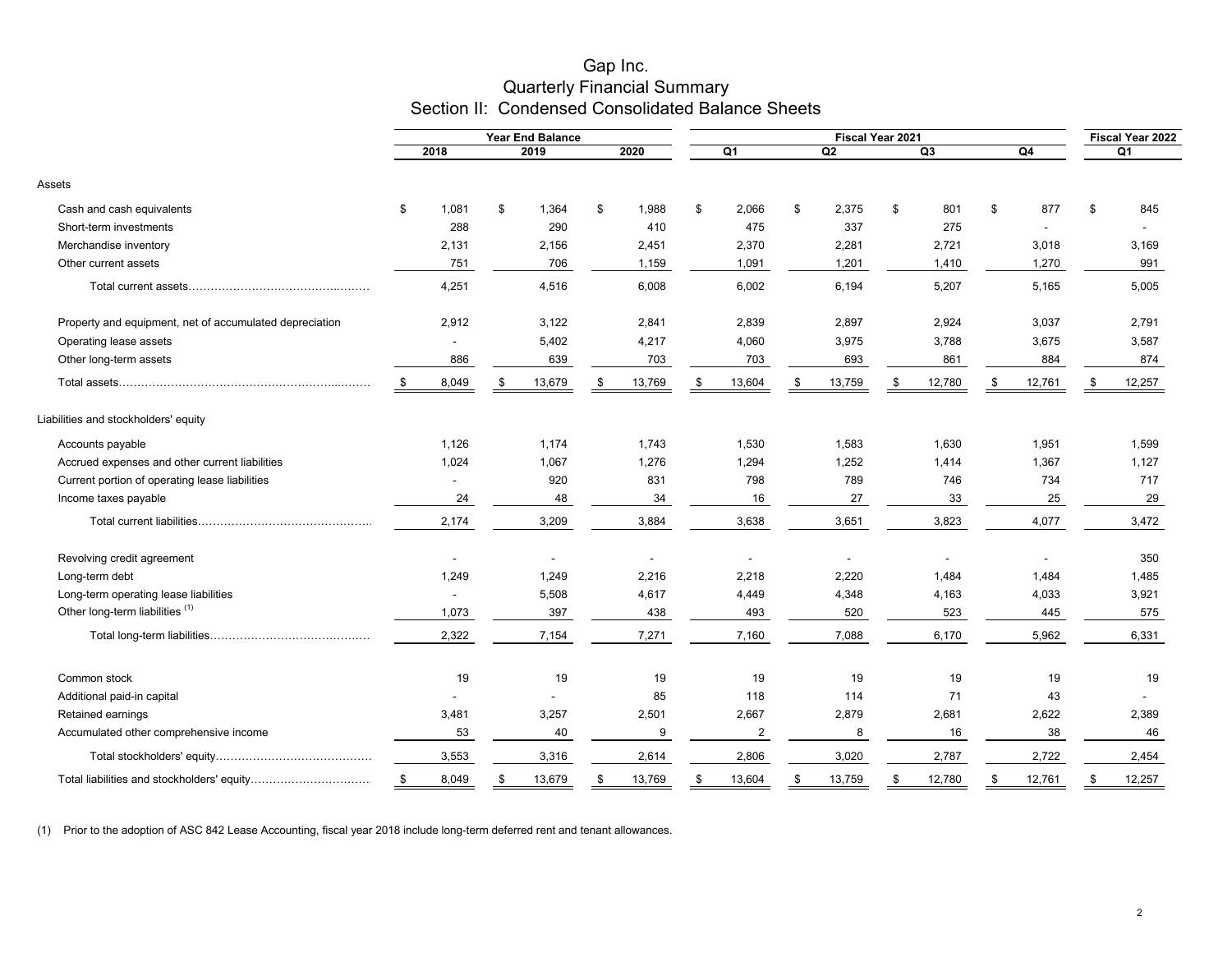(2) Free cash flow is a non-GAAP financial measure. We believe free cash flow is an important metric because it represents a measure of how much cash a company has available for discretionary and nondiscretionary items after the deduction of capital expenditures. We require regular capital expenditures including technology improvements to automate processes, engage with customers, and optimize our supply chain in addition to building and maintaining stores. We use this metric internally, as we believe our sustained ability to generate free cash flow is an important driver of value creation. However, this non-GAAP financial measure is not intended to supersede or replace our GAAP results.

## Gap Inc. Quarterly Financial Summary Section III: Condensed Consolidated Statements of Cash Flows

|                                                                                             | Fiscal Year (number of weeks) |           |      |           |     |          |    | <b>Fiscal Year 2021 (52)</b> |      |        |      |          |      |                          |            |                  |     | <b>Fiscal Year 2022 (52)</b> |  |  |
|---------------------------------------------------------------------------------------------|-------------------------------|-----------|------|-----------|-----|----------|----|------------------------------|------|--------|------|----------|------|--------------------------|------------|------------------|-----|------------------------------|--|--|
|                                                                                             |                               | 2018 (52) |      | 2019 (52) |     | 2020(52) |    | Q1(13)                       |      | Q2(13) |      | Q3(13)   |      | Q4(13)                   |            | <b>Full Year</b> |     | Q1(13)                       |  |  |
| Cash flows from operating activities:                                                       |                               |           |      |           |     |          |    |                              |      |        |      |          |      |                          |            |                  |     |                              |  |  |
| Net income (loss)                                                                           |                               | 1,003     | \$   | 351       | -\$ | (665)    | \$ | 166                          | - \$ | 258    | - \$ | (152)    | - \$ | (16)                     | -\$        | 256              | -\$ | (162)                        |  |  |
| Depreciation and amortization <sup>(1)</sup>                                                |                               | 517       |      | 557       |     | 507      |    | 120                          |      | 124    |      | 128      |      | 132                      |            | 504              |     | 130                          |  |  |
| Impairment of operating lease assets                                                        |                               |           |      | 239       |     | 391      |    | 5                            |      |        |      |          |      | $\overline{2}$           |            |                  |     |                              |  |  |
| Impairment of store assets                                                                  |                               | 14        |      | 98        |     | 135      |    |                              |      |        |      |          |      |                          |            |                  |     |                              |  |  |
| Loss on extinguishment of debt                                                              |                               |           |      |           |     | 58       |    |                              |      |        |      | 325      |      |                          |            | 325              |     |                              |  |  |
| Loss on divestiture activity                                                                |                               |           |      |           |     |          |    | 56                           |      |        |      |          |      |                          |            | 59               |     |                              |  |  |
| Gain on sale of building                                                                    |                               |           |      | (191)     |     |          |    |                              |      |        |      |          |      |                          |            |                  |     |                              |  |  |
| Change in merchandise inventory                                                             |                               | (154)     |      |           |     | (305)    |    | 69                           |      | 87     |      | (444)    |      | (305)                    |            | (593)            |     | (166)                        |  |  |
| Other, net                                                                                  |                               |           |      | 353       |     | 116      |    | (76)                         |      | (22)   |      | 33       |      | 314                      |            | 249              |     | (164)                        |  |  |
|                                                                                             |                               | 1,381     |      | 1,411     |     | 237      |    | 340                          |      | 452    |      | (110)    |      | 127                      |            | 809              |     | (362)                        |  |  |
| Cash flows from investing activities:                                                       |                               |           |      |           |     |          |    |                              |      |        |      |          |      |                          |            |                  |     |                              |  |  |
| Purchases of property and equipment                                                         |                               | (705)     |      | (702)     |     | (392)    |    | (124)                        |      | (145)  |      | (217)    |      | (208)                    |            | (694)            |     | (228)                        |  |  |
| Purchase of building                                                                        |                               |           |      | (343)     |     |          |    |                              |      |        |      |          |      |                          |            |                  |     |                              |  |  |
| Proceeds from sale of building                                                              |                               |           |      | 220       |     |          |    |                              |      |        |      |          |      |                          |            |                  |     | 333                          |  |  |
| Purchases of short-term investments                                                         |                               | (464)     |      | (293)     |     | (508)    |    | (298)                        |      | (129)  |      | (207)    |      | (119)                    |            | (753)            |     |                              |  |  |
| Proceeds from sales and maturities of short-term investments                                |                               | 177       |      | 293       |     | 388      |    | 233                          |      | 267    |      | 268      |      | 394                      |            | 1,162            |     |                              |  |  |
| Payments for acquisition activity, net of cash acquired                                     |                               |           |      |           |     |          |    |                              |      |        |      | (135)    |      |                          |            | (135)            |     |                              |  |  |
| Proceeds from (net cash paid for) divestiture activity                                      |                               |           |      |           |     |          |    | 28                           |      | (49)   |      |          |      |                          |            | (21)             |     |                              |  |  |
| Purchase of Janie and Jack                                                                  |                               |           |      | (69)      |     |          |    |                              |      |        |      |          |      |                          |            |                  |     |                              |  |  |
| Other                                                                                       |                               | (9)       |      |           |     | 2        |    |                              |      |        |      |          |      | (5)                      |            | (5)              |     |                              |  |  |
|                                                                                             |                               | (1,001)   |      | (894)     |     | (510)    |    | (161)                        |      | (56)   |      | (291)    |      | 62                       |            | (446)            |     | 105                          |  |  |
| Cash flows from financing activities:                                                       |                               |           |      |           |     |          |    |                              |      |        |      |          |      |                          |            |                  |     |                              |  |  |
| Proceeds from revolving credit facility                                                     |                               |           |      |           |     | 500      |    |                              |      |        |      |          |      |                          |            |                  |     | 350                          |  |  |
| Payments for revolving credit facility                                                      |                               |           |      |           |     | (500)    |    |                              |      |        |      |          |      |                          |            |                  |     |                              |  |  |
| Proceeds from issuance of long-term debt                                                    |                               |           |      |           |     | 2,250    |    |                              |      |        |      | 1,500    |      |                          |            | 1,500            |     |                              |  |  |
| Payments to extinguish debt                                                                 |                               |           |      |           |     | (1, 307) |    |                              |      |        |      | (2, 546) |      | $\overline{\phantom{a}}$ |            | (2, 546)         |     |                              |  |  |
| Payments for debt issuance costs                                                            |                               |           |      |           |     | (61)     |    |                              |      |        |      | (16)     |      |                          |            | (16)             |     |                              |  |  |
| Proceeds from issuances under share-based compensation plans                                |                               | 46        |      | 25        |     | 22       |    | 25                           |      | 16     |      |          |      | 6                        |            | 54               |     |                              |  |  |
| Withholding tax payments related to vesting of stock units                                  |                               | (23)      |      | (21)      |     | (9)      |    | (32)                         |      |        |      | (2)      |      | (2)                      |            | (36)             |     | (14)                         |  |  |
| Repurchases of common stock                                                                 |                               | (398)     |      | (200)     |     |          |    |                              |      | (55)   |      | (73)     |      | (73)                     |            | (201)            |     | (54)                         |  |  |
| Cash dividends paid                                                                         |                               | (373)     |      | (364)     |     |          |    | (91)                         |      | (46)   |      | (45)     |      | (44)                     |            | (226)            |     | (56)                         |  |  |
| Other                                                                                       |                               | (1)       |      |           |     |          |    |                              |      |        |      |          |      |                          |            |                  |     |                              |  |  |
|                                                                                             |                               | (749)     |      | (560)     |     | 895      |    | (98)                         |      | (85)   |      | (1, 175) |      | (113)                    |            | (1,471)          |     | 233                          |  |  |
| Effect of foreign exchange rate fluctuations on cash, cash equivalents, and restricted cash |                               | (10)      |      |           |     | 13       |    | (1)                          |      |        |      | (2)      |      | (3)                      |            | (6)              |     | (7)                          |  |  |
| Net increase (decrease) in cash, cash equivalents, and restricted cash                      | \$                            | (379)     | - \$ | (39)      | -\$ | 635      |    | 80                           | - \$ | 311    | \$   | (1,578)  | - \$ | 73                       | \$         | (1, 114)         |     | (31)                         |  |  |
| Net cash provided by (used for) operating activities                                        |                               | 1,381     | -8   | 1,411     | -\$ | 237      | \$ | 340                          | - \$ | 452    | - \$ | (110)    | - \$ | 127                      | - \$       | 809              |     | (362)                        |  |  |
| Less: purchases of property and equipment                                                   |                               | (705)     |      | (702)     |     | (392)    |    | (124)                        |      | (145)  |      | (217)    |      | (208)                    |            | (694)            |     | (228)                        |  |  |
| Free cash flow $(2)$                                                                        |                               | 676       | \$   | 709       | \$  | (155)    |    | 216                          |      | 307    | \$   | (327)    |      | (81)                     | $\sqrt{3}$ | 115              |     | (590)                        |  |  |
|                                                                                             |                               |           |      |           |     |          |    |                              |      |        |      |          |      |                          |            |                  |     |                              |  |  |

lease accounting standard. (1) Depreciation and amortization is net of the amortization of lease incentives. Beginning in fiscal year 2019, amortization of lease incentives is no longer reflected due to the adoption of the new